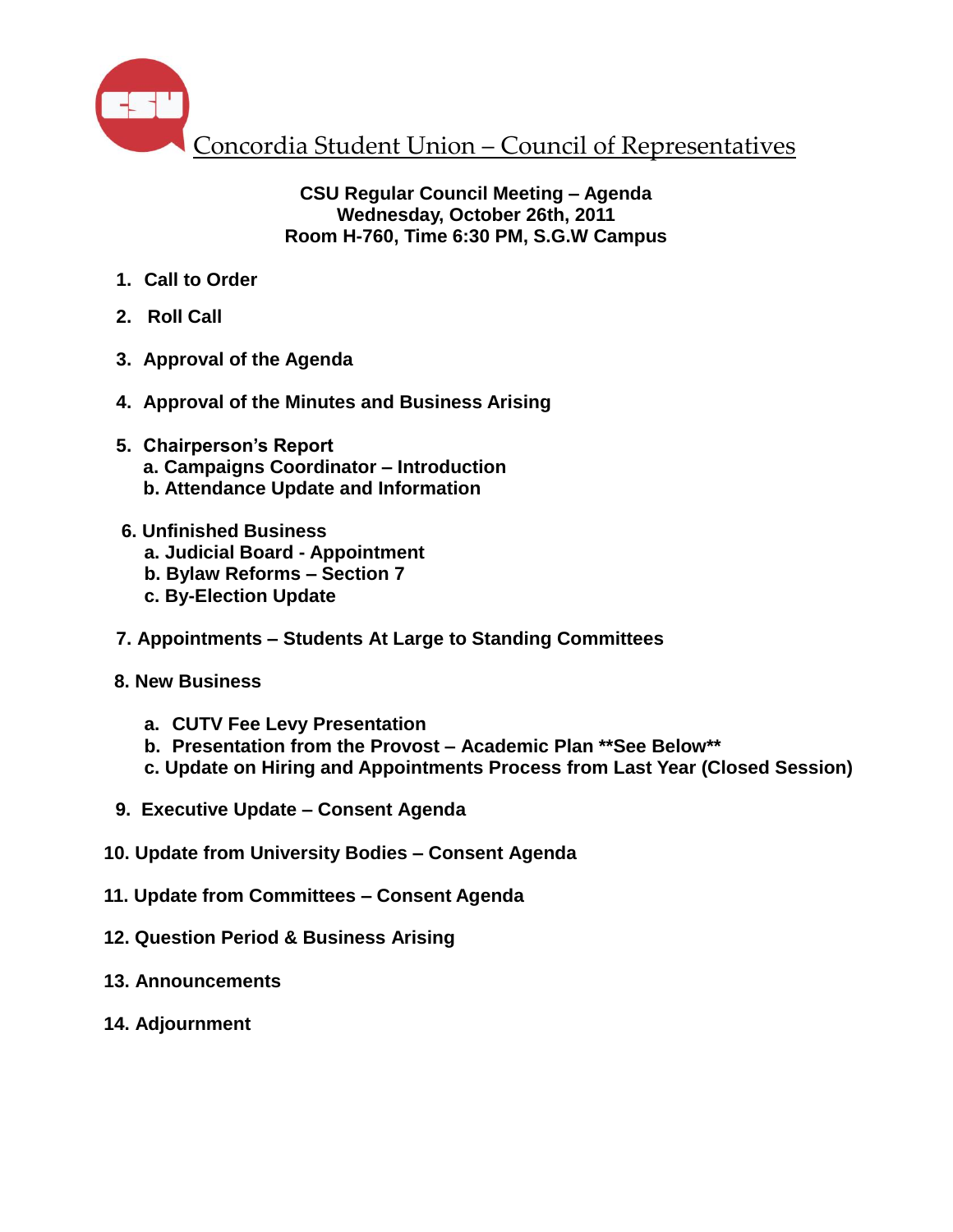

Meeting is called to order at 6:42 pm.

#### **2. Roll Call**

EXECUTIVES: Lex Gill Chad Walcott Morgan Pudwell Laura Glover Melissa Fuller Gonzalo Nieto Hasan Cheikhzen Jordan Lindsay

#### COUNCILORS:

Eva Loan Ponton-Pham Irmak Bahar Melanie Hotchkiss Renee Tousignant Nadine Atallah Simon-Pierre Lauzon Bruno Joyal Amero Muiny Ali Moenck Tally Shaaked Lina Saigol Anthony D'Urbano Ariel Dabora Kyle Mcloughlin Annie Thompson Cameron Monagle Anaii-Lee Ender April Underwood Iain Meyer-Macaulay

### **3. Approval of agenda**

Items to be changed: Appointment of interim chair. Moving "CUTV Presentation." Moving "Appointments to Standing Committees" to after "CUTV Presentation." Before consent agenda, motion regarding controversial student group. Moving point 5(a) to right after appointment to standing committees. Addition of "Discussion Regarding Controversial Speaker." **Vote:**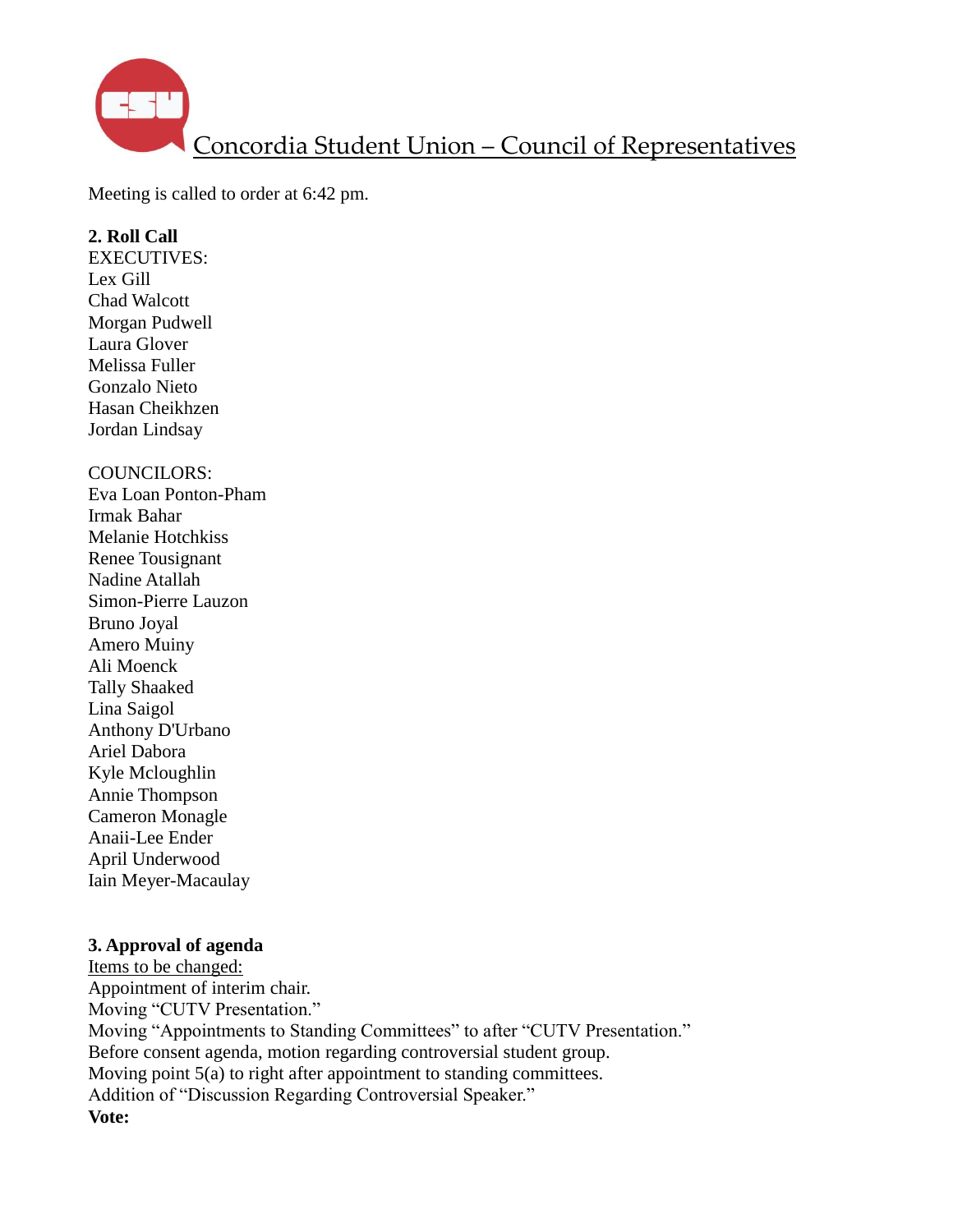

All in favour of approving the agenda: unanimous.

### **4. Appointment of Interim Chairperson**

Lex Gill: Doesn't want to be chairperson, as she wants to speak to certain issues.

**Morgan Pudwell:** Motion to appoint Chad Walcott as interim chairperson. **Chad Walcott:** Accepts.

**Vote:** All in favour of appointing Chad Walcott as interim Chairperson: unanimous.

#### **5. CUTV Presentation**

**Laura Neil:** The reason for this presentation is to petition strongly to be supported by members to bring a fee levy question to next by-election. Produced package to explain why we should accept the fee levy. CUTV has gmore than quadrupled in size and is the biggest campus group in country. Recognized as one of the most promising stations. Needs more funds and support from Concordia students in order to increase services such as number of workshops, and to get more and more students involved. They also want to make their services better (better quality, sound, etc). CUTV gives a voice to people who are often ignored (different from public/private sector media), and those who are under or misrepresented in mainstream media. Space, training, access for technology are all things which CUTV wants to achieve.

**Amero Muiny:** Motion to accept question. **Simon Pierre Lauzon:** Seconds.

**Vote:** All in favour of approving the CUTV referendum question: unanimous.

### **6. Appointments of Student at Large to Standing Committees**

**Yasin:** An applicant for Appointments Committee. He chose Concordia because it has good academic services. He is sure that everyone here has an important role in making the school a better place and would like to be part of the team.

**Morgan Pudwell:** How would you handle a situation where your best friend applied for a position?

**Yasin:** His skills would play a big role, but since he's my best friend he would understand if I couldn't hire him.

**Lex Gill:** Moves to appoint Yasin. **Lina Saigol:** Seconds. **Vote:** All in favour of appointing Yasin: unanimous.

**Stephanie (events committee):** Has been increasingly interested in the CSU, and is looking for a way to get involved. She is outgoing, and has a lot of event-planning experience.

**Simon Pierre Lauzon**: What are some examples of your experience, and have you worked with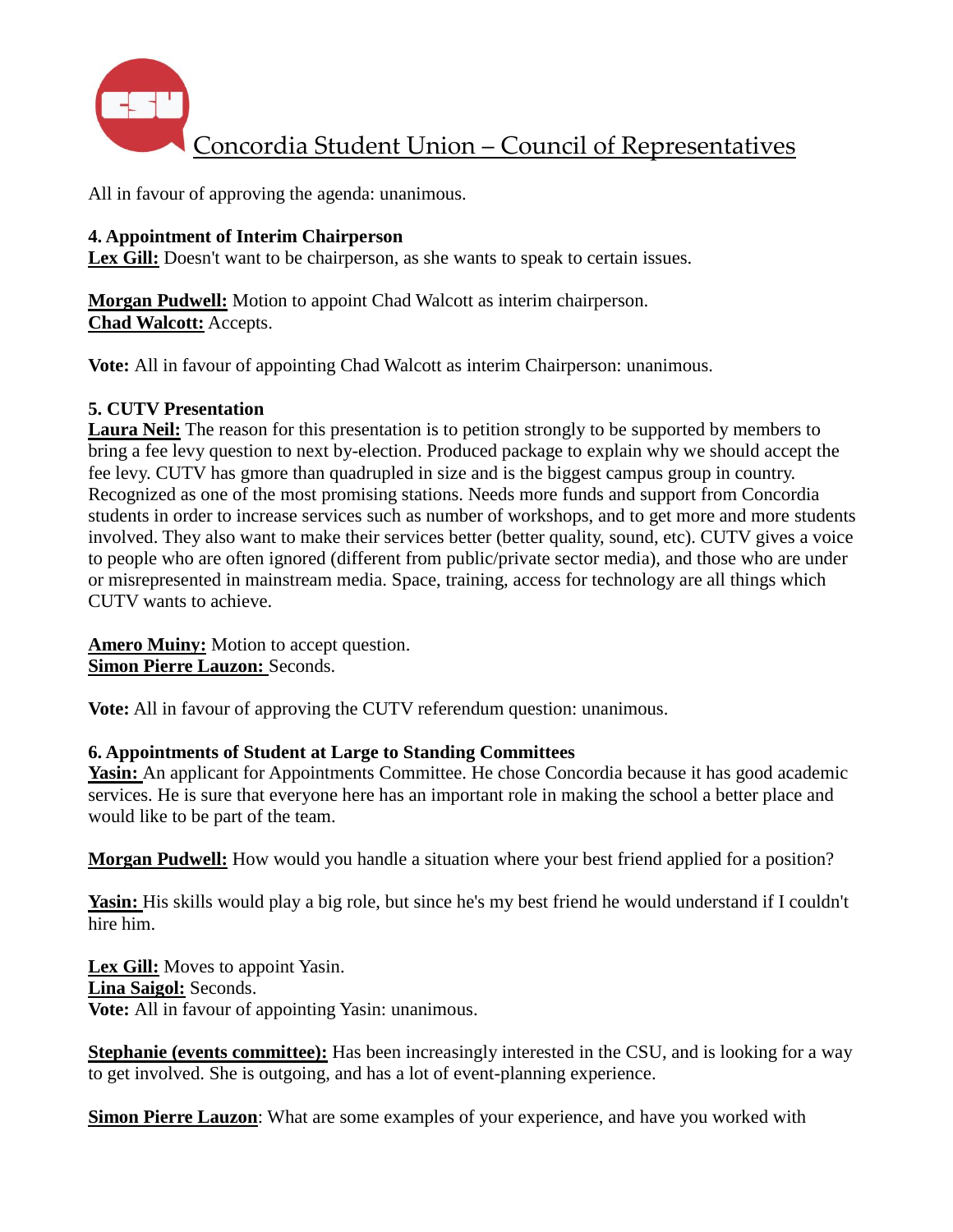

students?

**Stephanie:** She is involved with her sorority, has helped organize charity events, and a lot of events about anorexia. She was good at encouraging students to come.

**Laura Glover:** Would you be willing to help develop policies between universities?

**Stephanie:** Yes.

**Kyle Mcloughlin:** Motion to appoint Stephanie. **Iain Meyer-Macaulay:** Seconds. **Vote:** All in favour of appointing Stephanie: unanimous.

# **7. Campaign Coordinator Introduction**

**Taz Voutou:** Excited to be working with executive. Her job is to push the school to the forefront of the student movement. Needs support and recommendations. She will be focusing mainly on the tuition increase.

**Lex Gill:** Reiterates how excited how she is about having a campaigns coordinator.

# **8. Approval of Minutes and Business Arising**

**Anthony D'Urbano:** Moves to approve the minutes. **Melanie Hotchkiss:** Seconds. All in favour of approving the minutes: unanimous. 3 abstentions.

## **Chairperson's report: A note on attendance**

Lex Gill: When you miss a third meeting without a valid excuse, you no longer can vote on Council. There are currently 4 councillors at the 2 mark. Coming to Council is important. Send regrets if you can't come. Failure to be here is not representing the people who elected you.

## **9. Unfinished business**

a) Judicial Board Appointments

**Lori Boyadjian:** We need a JB, it's important to have a body that is unbiased to deal with issues. Has been in Scouting. This will be valuable in terms of working on the JB. Wants to become a judge eventually, this is a good place to start.

**April Underwood:** Do you have a comfortable knowledge of the CSU bylaws?

**Lori Boyadjian:** I've gone through the JB bylaws.

**Cameron Monagle:** Are you affiliated with the CFS?

**Lori Boyadjian:** Doesn't know what it is.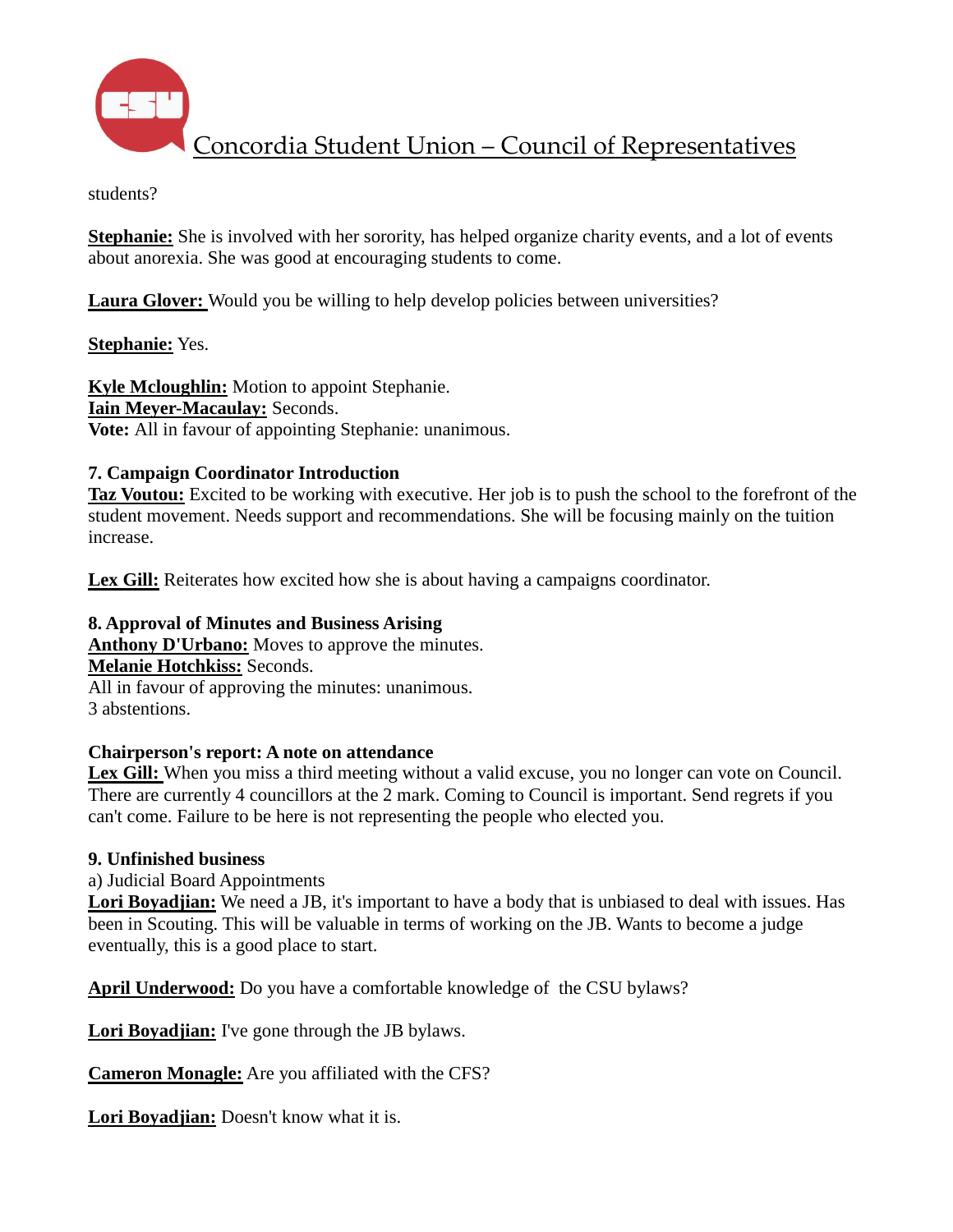

**Melanie Hotchkiss:** How did you hear about the position?

**Lori Boyadjian:** A friend who is on the JB for Concordia Political Science department.

**Kyle Mcloughlin:** What occasionally happens are violations which aren't malicious intent, how would you determine if it's an honest mistake?

**Lori Boyadjian:** Listen to students carefully and then draw conclusions.

**Bruno Joyal:** How do you identify a conflict of interests?

**Lori Boyadjian:** If I knew the parties involved, or had any knowledge which could make my decision biased.

**Tally Shaaked:** Moves to appoint. **Anaii-Lee Ender:** Seconds. **Vote:** All in favour of appointing Lori Boyadjian unanimously.

**Cassie Smith:** Expecting that a lot more applications will come through.

**Nadim Kobessi:** Is completing a double major in Philosophy and Political Science with a concentration in Computer Sciences. Believes he has the capacity for objective decision making. Interested in functions of the JB, would like to be a contributor to such a process.

**Cameron Monagle:** Under what circumstances would you feel there was a conflict of interests?

**Nadim Kobessi:** Might be difficult to judge, can be very nuanced. See where your emotions are coming into play, character, prior or current relationships, judging on these things rather than their actions.

**Iain Meyer-Macaulay:** Moves to appoint. **Kyle Mchloughlin:** Seconds. **Vote:** All in favour of appointing Nadim Kobessi: unanimous. Bruno Joyal abstains.

**9.b) Bylaw Reforms, Section 7**

**Morgan Pudwell:** Is there any discussion for section 7? Moves to approve the reforms. **Cameron Monagle:** Seconds.

**Vote:** All in favour of approving all bylaws: unanimous.

Lex Gill: Moves to refer all changes in bylaws to referendum in November.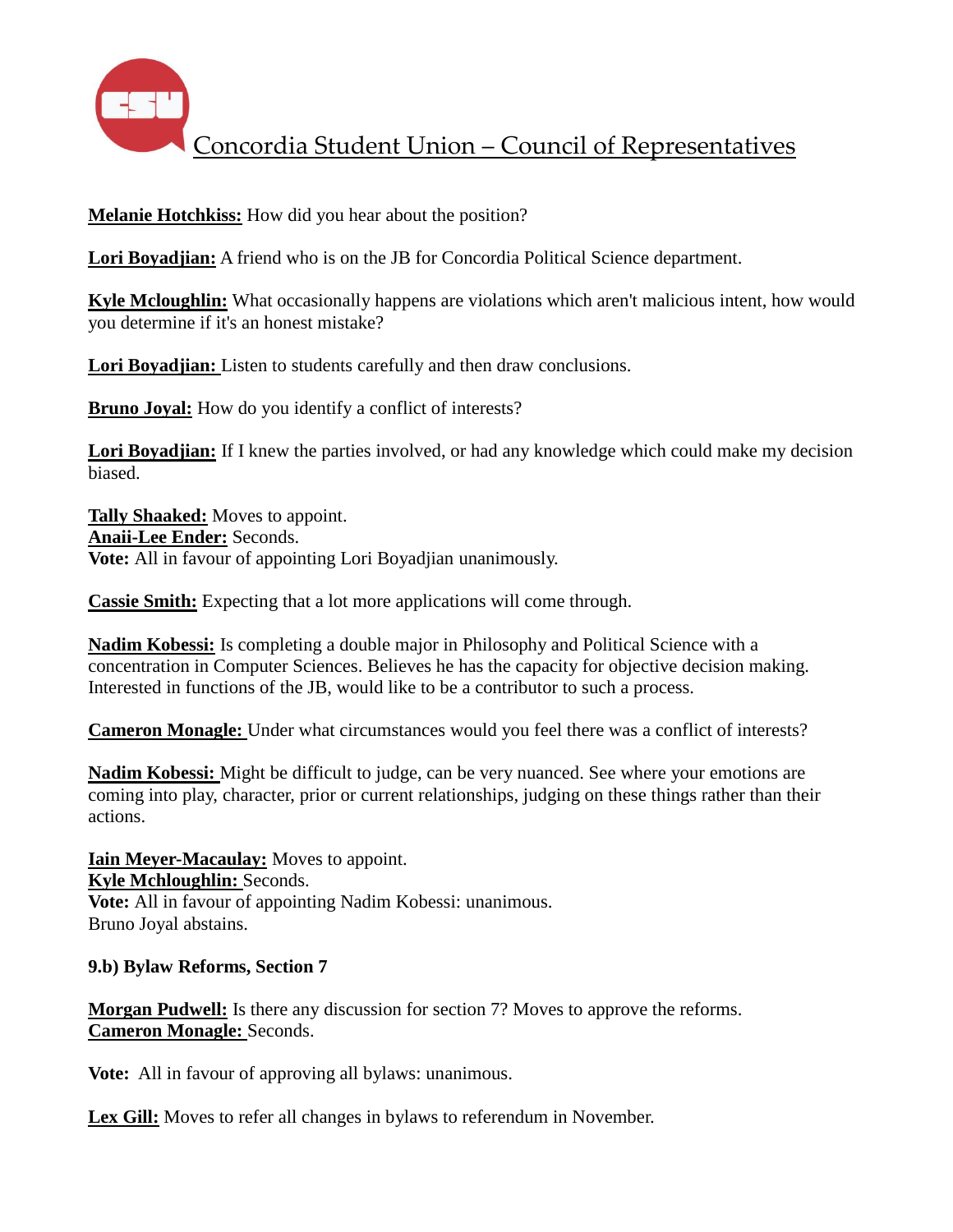

**Lina Saigol:** Seconds

**Vote:** All in favour of referring the changes to the bylaws to referendum in November: unanimous.

# **9. c) Byelection Updates**

**Morgan Pudwell:** It's happening on the dates we agreed on last meeting; the posters are up.

Lex Gill: Motion for 10 minute recess. **Iain Meyer-Macaulay:** Seconds. **Vote:** All in favour of taking a 10 minute recess: unanimous. Melanie Hotchkiss and Anthony D'Urbano abstain.

Meeting is reconvened at 7:26 pm.

**Morgan Pudwell**: Returns to point on the byelections. There are 3 JMSB and 2 independent Councillor positions and referendum questions.

**Morgan Pudwell:** Moves to suspend the rules and move to questions 9, 10, 11 (on the original agenda). **Kyle Mchloughlin:** Seconds

**Vote:** All in favour of suspending the rules: unanimous.

### **10. Executive Updates and Consent Agenda**

Lex Gill: To be clear, in October, November, and December there are 2 meetings per month. It's a little redundant to write more reports, so we will do them orally. The CFS lawsuit is ongoing. I am currently pulling together documents for court while also dedicating time to November  $10<sup>th</sup>$ , bylaw reform, and the Academic Plan.

**Simon Pierre Lauzon:** Any updates on labour disputes?

Lex Gill: Negotiations are ongoing and stable.

**Gonzo Nieto:** Club approvals, registration procedure, clubs and space meeting coming up soon (survey club offices, which are being used and which are not being used), first Club Council Committee meeting will take place shortly, Swap Shop is close to operational.

**Lex Gill:** Please bring your stuff for the Swap Shop.

**Gonzo Nieto:** Something reasonably useful, clean, and easy to carry around.

**Melissa Fuller:** Has been working on Swap Shop and 101's. She and Gonzo Nieto have been working really hard on the former, and registration for 101's happening soon. Everything is working smoothly.

**Laura Glover:** Took a week off last week. While at home she did a lot of work, and right now is in the process of planning the Halloween party (working with ASFA and ECA). She is also planning a party series with ASFA. Taking a different approach than last year. The sustainability campaign is in the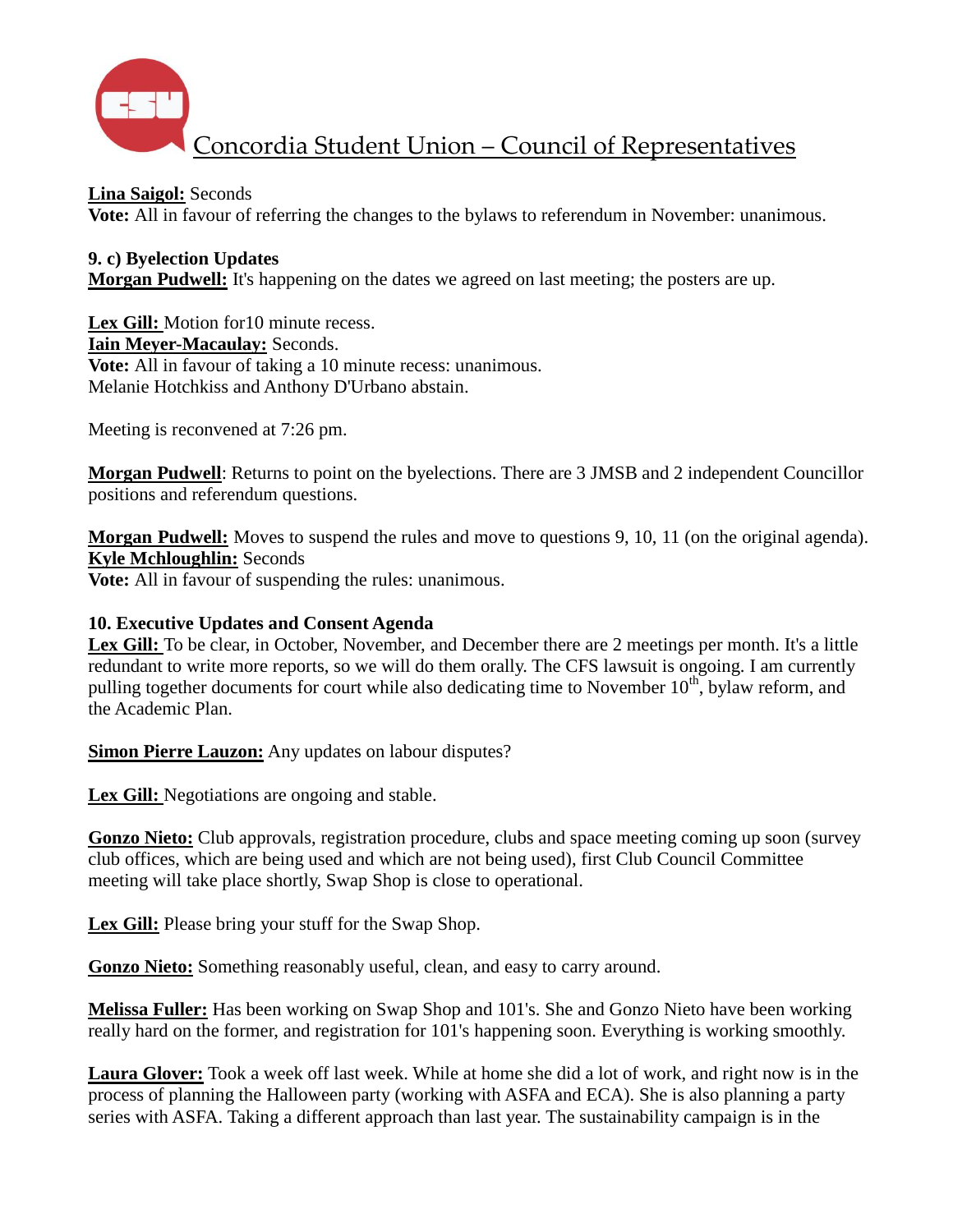

works; she is meeting with representatives from Sustainable Concordia and looking at whats already being done and what can be done in addition.

**Jordan Lindsay:** A large part of his time has been spent processing financial documents. The financial feed is not up yet. He also has sponsorship details for orientation.

**Morgan Pudwell:** Has been working on CUSA, and writing for management positions. She has also been helping with Halloween and November  $10<sup>th</sup>$ , help facilitate mob squad meetings. She made packages with information which are available at CSU offices.

**Gene Morrow:** Can we get more red squares in those packages?

**Morgan Pudwell:** She is getting more tomorrow.

**Gonzo Nieto:** Red seems to be the only colour the dollar stores doesn't have.

**Hasan Cheikhzen:** Has been working on bursaries and updating the website, as well as producing pamphlets and attending meetings.

**Chad Walcott:** Brought a bus full of students to Quebec City. He encourages people to come to more demonstrations (such as on October  $31<sup>st</sup>$ ). He is getting back into campaigning: producing pamphlets and materials for Mobsquad (6000 more on the way).

**April Underwood:** Heard they did an awesome job in Quebec City and gave good interviews.

### **11. New Business.**

### **a) Presentation from the Provost**

The Provost gave a presentation motivating Council to support the Academic Plan.

## **Kyle Mchloughlin**: Motion to reinstate the rules.

#### **Ali Moenk:** Seconds.

**Vote:** All in favour of reinstating the rules: unanimous.

Lex Gill: Update on hiring and appointments will be moved to later in the meeting.

### **Discussion period on the Academic Plan Presentation:**

**Andy Filipowich:** Distributes documents prepared by the Academic Council on the Academic Plan. The Plan has been proposed without student input; this was only asked for later on in the process. The Plan is riddled with vagueness; you have to read it over a few times before understanding it. The implementation phase is lacking. There is no indication where the money is coming from. They think they'll get it from tuition hikes.

The growth, maintenance, and phasing out of programs is another concern. Classics and linguistics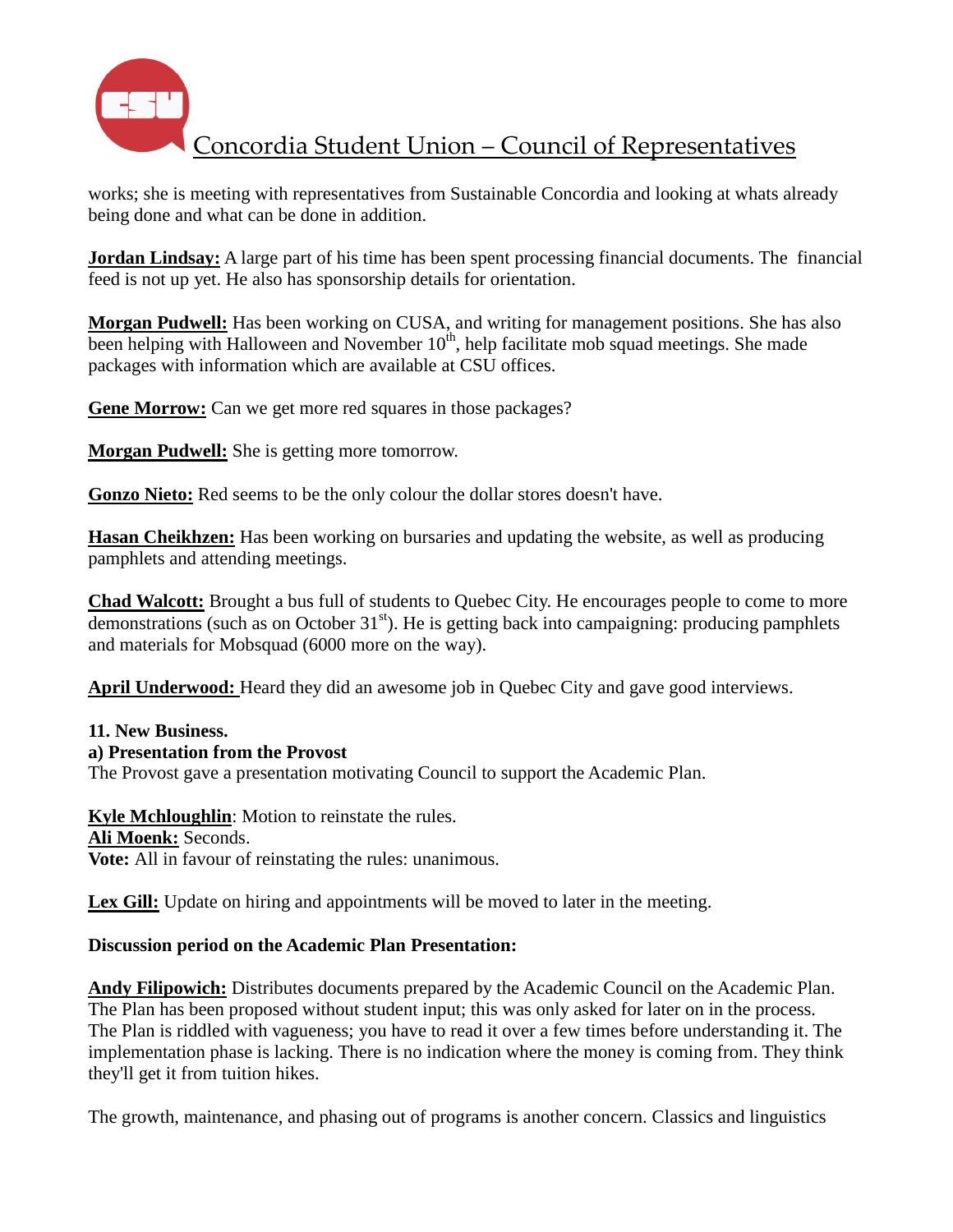

have very little to do with each other, but are in the same department. The Plan aims to reduce budgets and perhaps do the same thing to sociology and anthropology. Humanities and fine arts are likely to be smashed together, and the academic plan struggled to find indicators of their success.

The President will have power to veto the entire document or parts of it. All this work can be done away with by one person. There is too much power vested in one person.

He recommends that Council not support the Academic Plan.

**Hasan Cheikhzen:** Moves to approve recommendations. **Amero Muiny:** Seconds.

**Kyle Mchloughlin:** This Plan is not what the Provost described it as being: an actual plan. It's going to end up on a shelf. There is no clear way of moving forward. The money is dependent on tuition fees going up. He wouldn't consider voting for it in it's current state- it's not a plan, it's an idea.

**Kyle Mchloughlin:** Consultation process- students were not in positions of power. Ideas of students aren't too weighty on decision making process.

Lex Gill: In response to Adam Kovac's tweet: the CSU appoints 12 students to senate out of 52-53. Every student could vote against the Plan and it could still pass. However, if every student Senator voted against it, it would not be strategic for the Plan to be pursued.

**Andy Filipowich:** Students voting it down is strong message.

**Vote:** All in favour of adopting the recommendations put forward in Andy's presentation: unanimous.

**Eva Loan Pontom-Pham:** Moves to recess for 10 minutes. **April Underwood:** Seconds. **Vote:** All in favour of taking a 10 minute recess: 19. 1 opposed.

Meeting is reconvened at 9:45 pm. **b) Update on Hiring and Appointments Process From Last Year**

**Bram Goldstein:** Presents himself as the CEO. He was told that this meeting pertained to his position.

**April Underwood:** It is hard for Councillors to make this decision, as there are no documents.

**Morgan Pudwell:** Proposes that Council go into closed session in order to discuss and the situation, and then decide what is best.

**Bram Goldstein:** Thinks it's reasonable for him to be there in closed session, since it's about his job.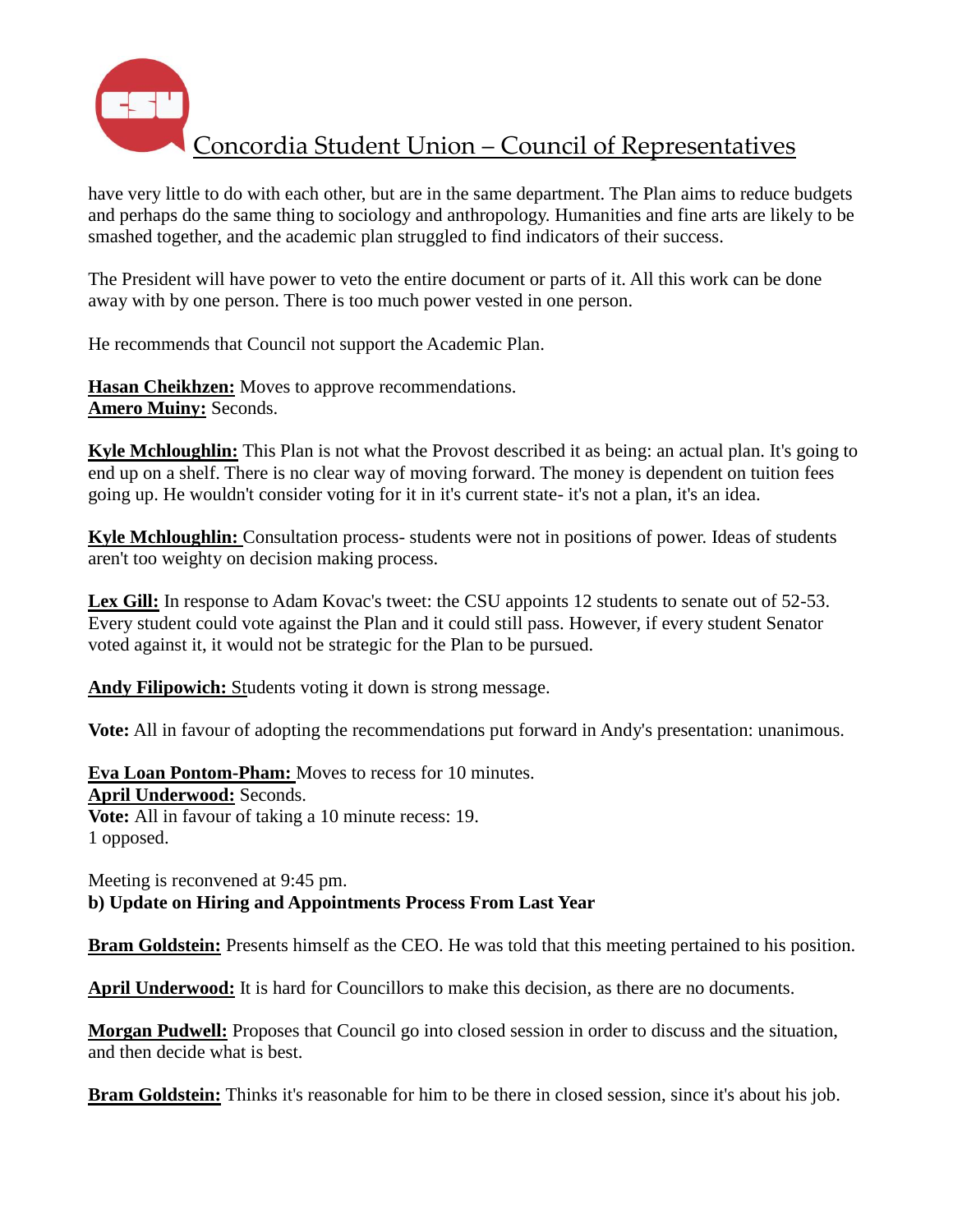

**Annie Thompson:** We should go into closed session, I don't even know what's going on. We'll call Bram in if we need to talk to him.

**Iain Meyer-Macaulay:** As employers we need to come to a unified, comprehensive decision.

**Irmak Bahar:** Motion to go into closed session. **Nadine Atallah:** Seconds. **Vote:** All in favour of going into closed session: unanimous.

Vote on motion passed in closed session: WHEREAS the legitimacy of the procedure regarding the CEO appointment that was made has been called into question,

WHEREAS council has been in general agreement that we should not make a unilateral decision on this matter,

WHEREAS the upcoming election requires that we ensure a legitimate CEO appointed with the greatest expediency,

BIRT that council bring the complaint regarding the legitimacy of the CEO appointment, concerning: a) the status of Oliver as a student at the time of Bram's appointment b) whether or not there is evidence that procedure of Bram's appointment followed due diligence with

regards to contacting all applicants and holding appointments committee meeting,

BIFRT council simultaneously opens up a tentative hiring process (involving CVs only), in case JB's decision means that we are left without a CEO,

BIFRT coucil/exec send out notice to constituents, in the spirit of transparency, making them aware of the process, without challenging the integrity of Bram as current CEO,

All in favour: 10 Opposed: 4 Kyle Mchloughlin Cameron Monagle, Sabrina DAmbra, Nadine Atallah.

Morgan Pudwell: Moves to move the by-elections to November 29<sup>th</sup>, 30<sup>th</sup>, and December 1<sup>st</sup>. **Renee Tousignant:** Seconds.

**Cameron Monagle:** Moves to table this motion. **Nadine Atallah:** Second. **Vote:** All in favour of tabling the motion: unanimous.

**Bram Goldstein:** Doesn't know what's going on, was called into a meeting at 5 PM telling him that the legitimacy of his office has been questioned. Has been waiting for 4 hours, and wants to speak. He has been working on elections for the past month. I spoke to Oliver this evening to find out what the Hell I should do now. He resigned at the General Meeting before I was elected, he sent a letter to the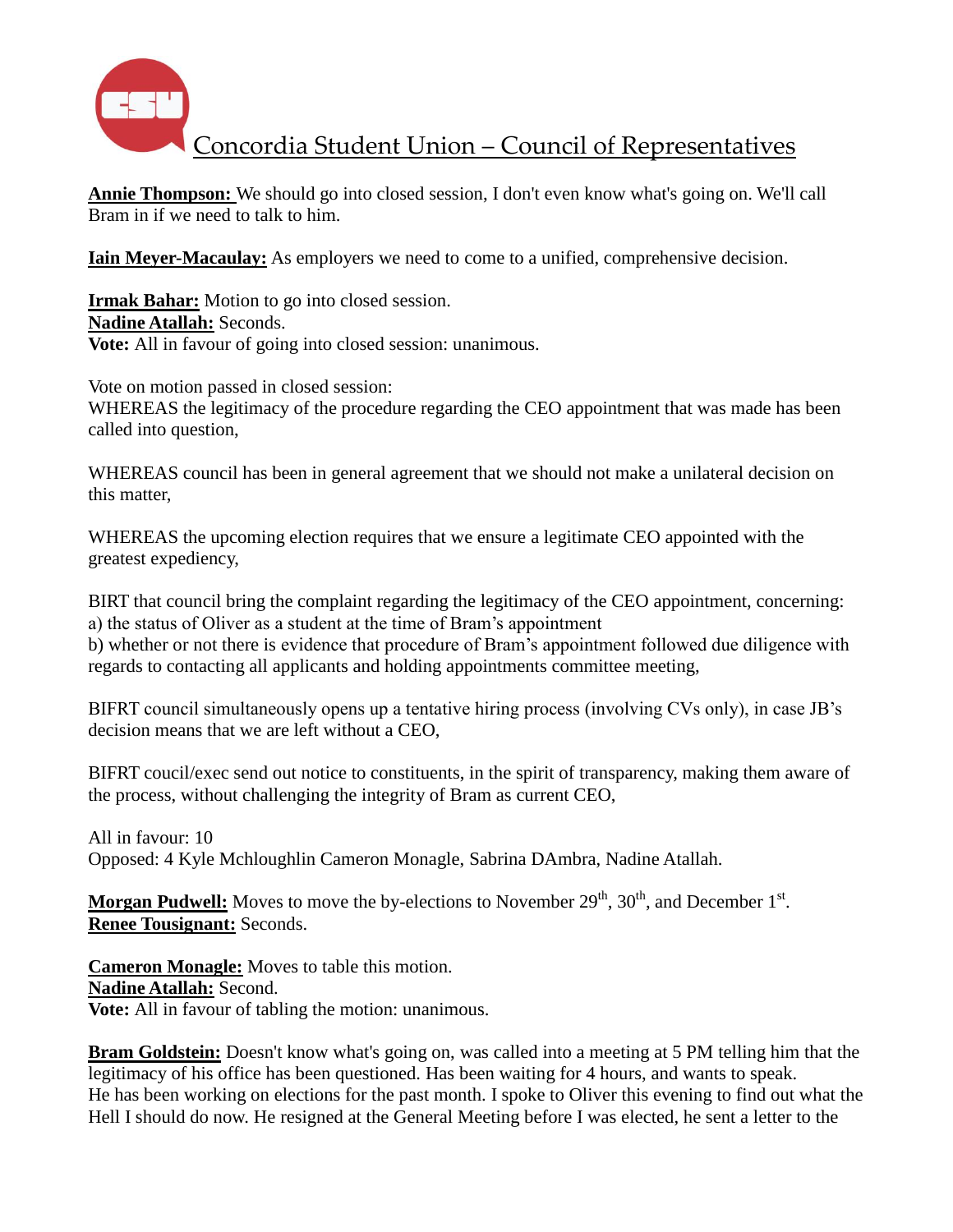

chair, I don't understand what's going on I've been sandbagged 2 days before the polls. I have no political interests, I am doing this job for the money and I can do a phenomenal job. If you want to put together a shoddy election in 3 weeks, then go for it.

**Iain Meyer-Macaulay:** What we're trying to do is make sure that this election is legitimate.

**April Underwood:** As author of motion, she is appreciative of the fact that he waited for 4 hours and for his work so far. We're bringing this to JB, you will only lose your position if the JB rules that you're no CEO. This will not implicate you being paid, this is not about you as a person, it is procedural. This is not personal.

Lex Gill: To reiterate what we said in the motion, the sole issue is not regarding Oliver's resignation. It is also about other issues: candidates who applied and there was no record of why some people were granted an interview and some were not. It is likely the fault of the Appointments Committee and not you. Trying to find the most fair, balanced solution. Only other option was to unilaterally act, won't do it because of respect for JB. Fairest process that people could come up with. Nothing about this is an attack.

**Morgan Pudwell:** Can we have the portion read out that says what we will be bringing to JB? This will answer his question.

**April Underwood:** Reads motion.

**Morgan Pudwell:** Asks that everyone remain calm. There are some feelings of aggression, and they are making her uncomfortable.

**Iain Meyer-Macaulay:** If we don't send this to JB, or make a unilateral decision, then the elections that you've been working on could be thrown out. We don't want to waste the student's money.

**Cameron Monagle:** Should it be found that you're not the the CEO, you would be welcome to apply for the position again.

**Bram Goldstein:** Concerned with moving elections, will obviously have to change his arrangements.

**Morgan Pudwell:** When you come into work tomorrow, there is a motion that has been tabled, move election back a week, If it's passed then you have to reschedule. If we can get back to that motion, then you'll know within the next 5 minutes. We appreciate the work that has been done, but there are processes that have to be followed.

**Nadim Kobessi:** Addresses Bram as member of JB: if you feel and have evidence that Oliver Cohen had resigned at the appropriate time, I urge you to bring it forward.

**Simon Pierre Lauzon:** There is too much aggression in the room. **Bruno Joyal:** Calls for the orders of the day.